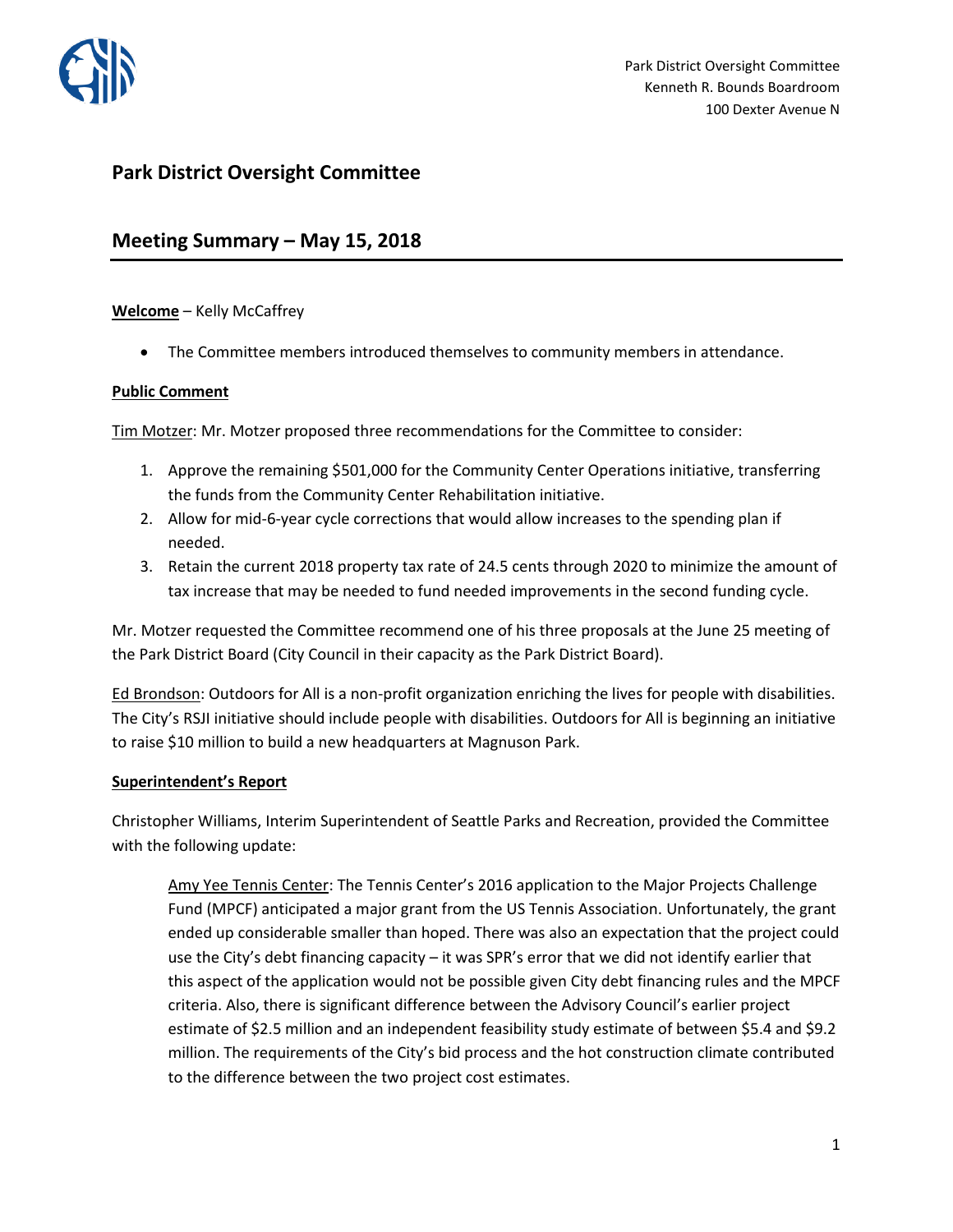

The Tennis Center building is over 30 years old and has had no major investment for many years: it needs a new roof, heating and ADA improvements. SPR, in talks with the Advisory Council, will be using \$200,000 of the Capital Improvement Program funds to do a preliminary design for full renovation or rebuilding the center, and including a full campus schematic design. The \$1.23 million awarded to Amy Yee from the MPCF will remain in the fund to be included in the 2018 award round.

West Seattle Shooting**:** On May 8, a shooting took place outside of West Seattle stadium during an SPR youth track meet. Our thoughts are with the families, children, and staff who were present at the stadium.

We are grateful to staff and parents who quickly responded to keep children and families safe and sheltered. Johnnie Williams, Luwam Ogube and Brieah Marino as well as other staff, acted heroically and we cannot thank them enough for their quick judgement and bravery.

SPR brought counselors and staff to Rainier Beach Community Center May 14 to talk to parents and coaches, help address their concerns, and give them basic information on how to support each other and the kids. We were also able to get feedback on what to do about the track meet Saturday. Ultimately, we decided to schedule a Community Healing Circle with Reverend Harriet Walden on Saturday at Rainier Community Center and cancel the Lowell Barry track meet that was scheduled for Saturday, May 12. This is out of respect for staff and how they are feeling. We will be holding another counseling session with High Point coaches, parents and youth tomorrow evening at High Point.

City Championship track meets will take place on Monday and Tuesday, May 14 & May 15 at Chief Sealth HS Stadium. We have reached out to Seattle Police Department to request their presence at both championship meets.

We are incredibly grateful to our staff who quickly reacted to keep our kids and families safe during this event, and we will be considering how to offer active shooter training for all youth athletic coaches, volunteers, and staff.

Denny Park School Proposal: The Seattle School District was exploring building a 600-student elementary school at the site of the SPR headquarters in Denny Park. For several reasons, the Denny Park option for a new school is off the table – they will be exploring other sites.

# **Mid-Term Park District Report**

The Committee discussed the content of a report which will document the achievements, challenges, lessons learned and financial picture of the first three years of the Park District. The Committee recommended including:

- Major maintenance backlog explain why the backlog number is increasing despite continued project completions;
- Rate information: various scenarios for increasing the Park District tax rate;
- Key performance indicators to measure success;